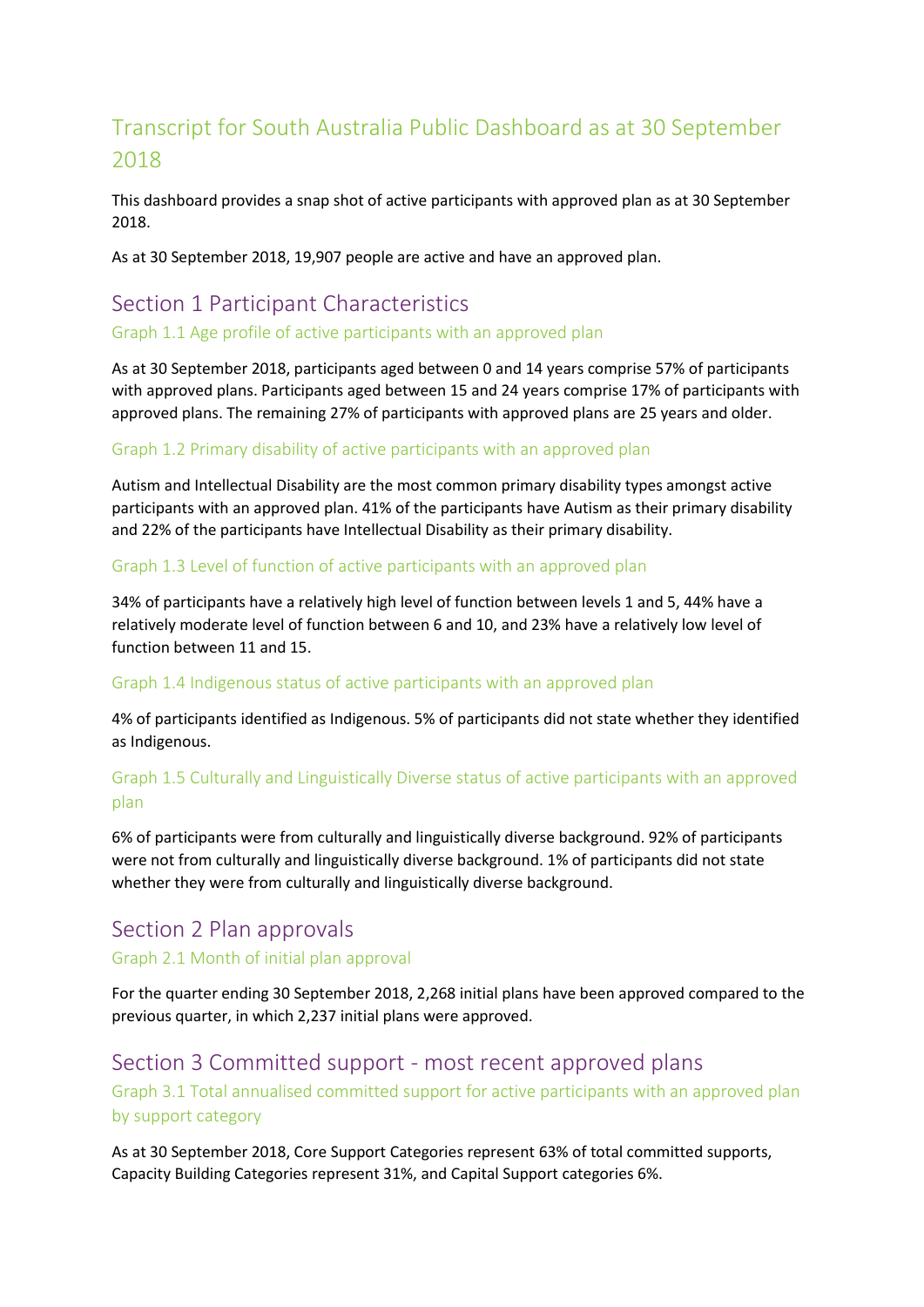# Graph 3.2 Total annualised committed support for active participants with an approved plan by primary disability

Participants with Intellectual Disability and Autism receive the highest proportion of total annualised committed support amongst all active participants with an approved plan. Participants with Intellectual Disability receive 31% of the total committed supports, while participants with Autism received 26% of the total committed supports.

# Graph 3.3 Total annualised committed support for active participants with an approved plan by age group

The 0 to 14, 15 to 24, and 25+ age groups represent 26%, 20% and 54% respectively of total committed supports.

## Graph 3.4 Total annualised committed support for active participants with an approved plan by level of function

Participants with level of function between 11 and 15 have relatively lower function or a higher level of disability, and they receive 50% of total committed supports. Participants with level of function between 6 and 10 have a relatively moderate level of function or disability, and they receive 38%. Participants with a level of function between 1 and 5 have relatively high level of function or a low level of disability, and they receive 12% of total committed supports.

# Section 4. Annualised committed support - most recent approved

#### plans

# Graph 4.1 Distribution of active participants with an approved plan by annualised committed support band

As at 30 September 2018, 22% of active participants with approved plans have annualised committed supports in the range \$10,001-\$15,000, 19% in the range \$5,001-\$10,000, and 12% in the range \$15,001-\$20,000.

## Graph 4.2 Average annualised committed support for active participants with an approved plan by primary disability

Participants with a primary disability of Multiple Sclerosis receive the highest amount of average annualised committed support, and participants with a primary disability of Spinal Cord Injury receive the second highest amount of average annualised committed support.

## Graph 4.3 Average annualised committed support for active participants with an approved plan by age group

Participants in the 55 to 64 years age group receive the highest amount of average annualised committed support, and the 45 to 54 years age group receive the second highest amount of average annualised committed support.

## Graph 4.4 Average annualised committed support for active participants with an approved plan by level of function

The average annualised committed support for participants with relatively high functional capacity (corresponding to a level of function between 1 and 5) is \$13,731, whereas the average annualised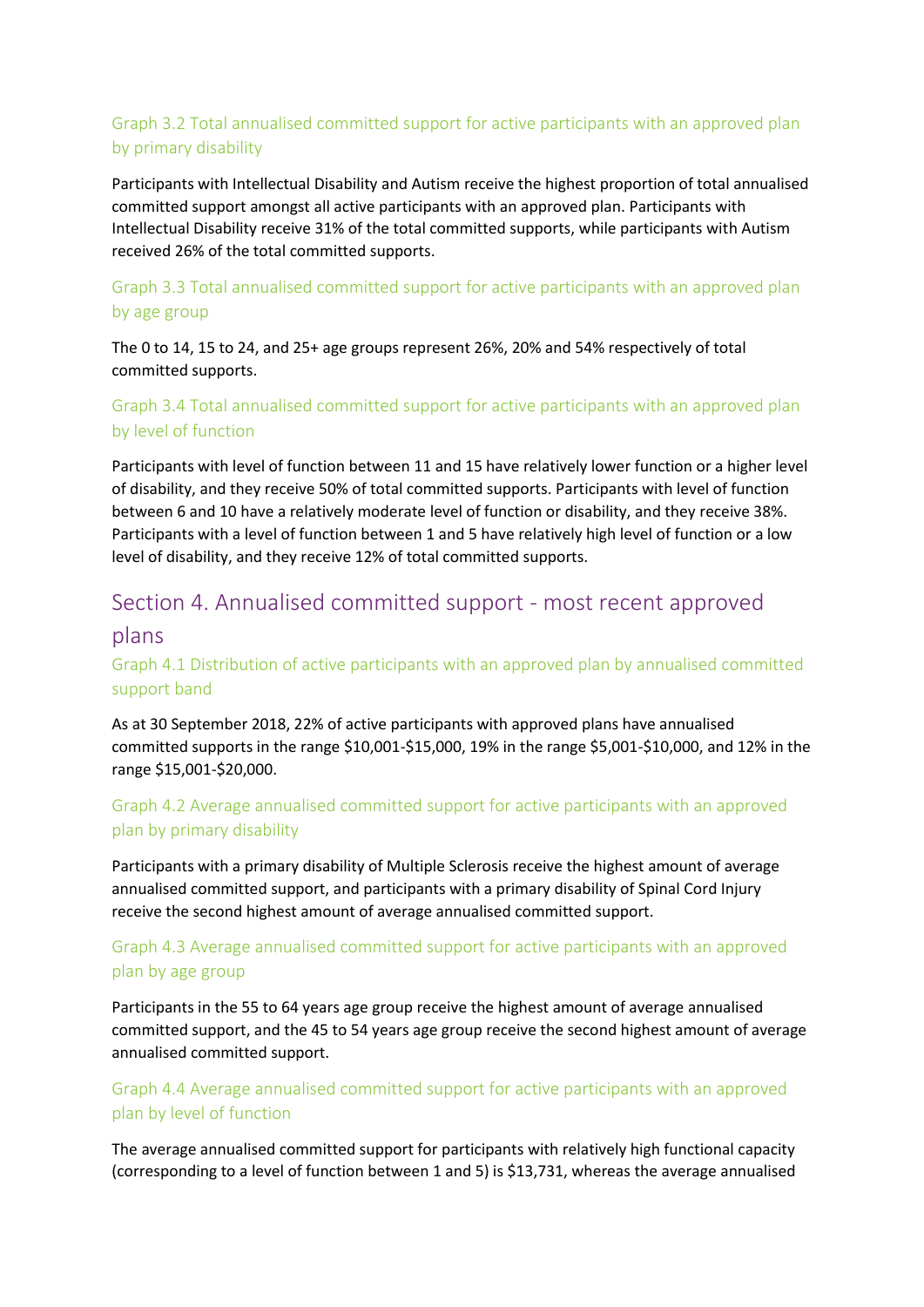committed support for participants with relatively low functional capacity (corresponding to a level of function between 11 and 15) is \$83,768.

# Section 5. Providers

Graph 5.1 Registered providers by entity type

As at 30 September 2018, there are 3,103 registered providers, 1,073 are Sole Traders and 2,030 are Organisations.

#### Table 5.2 Registered providers by registration group

The most common registration groups are Therapeutic Supports (1,303 providers registered), followed by Household Tasks (811 providers registered) and Early Childhood Supports (686 providers registered).

# Section 6. Participants and carers outcomes and support packages by participant age group

Participants and carers outcome indicators reported are from baseline outcomes data collected on participants when they receive their initial plan. Outcomes data was collected using the Short Form Outcomes Framework (SFOF) questionnaires. Participants with an initial plan approved during the period between 1 July 2016 and 30 September 2018 are included.

#### Participant age group: birth to before starting school

Description of key participant outcome domains:

Outcome statements for children aged 0-6 years (or school entry):

1. Children gain functional, developmental and coping skills that are appropriate to their ability and circumstances / specialist services

- 2. Children show evidence of self-determination in their everyday lives
- 3. Children participate meaningfully in family life
- 4. Children participate meaningfully in community life

#### Graph 6.1 Selected participant outcome indicators from participants aged between birth and before starting school

For participants age 0 to before starting school: 56% of parents or carers have concerns in 6 or more areas; 77% say their child is able to tell them what he or she wants; 62% of children can make friends outside family; 61% of children participate in age appropriate community, cultural or religious activities; and 64% of children are welcomed or actively included.

Description of key carer outcome domains:

Outcome statements for families / carers of children with disability aged 0-6 years:

- 1. Families know their rights and advocate effectively for their children
- 2. Families feel supported
- 3. Families are able to gain access to desired services, programs, and activities in their community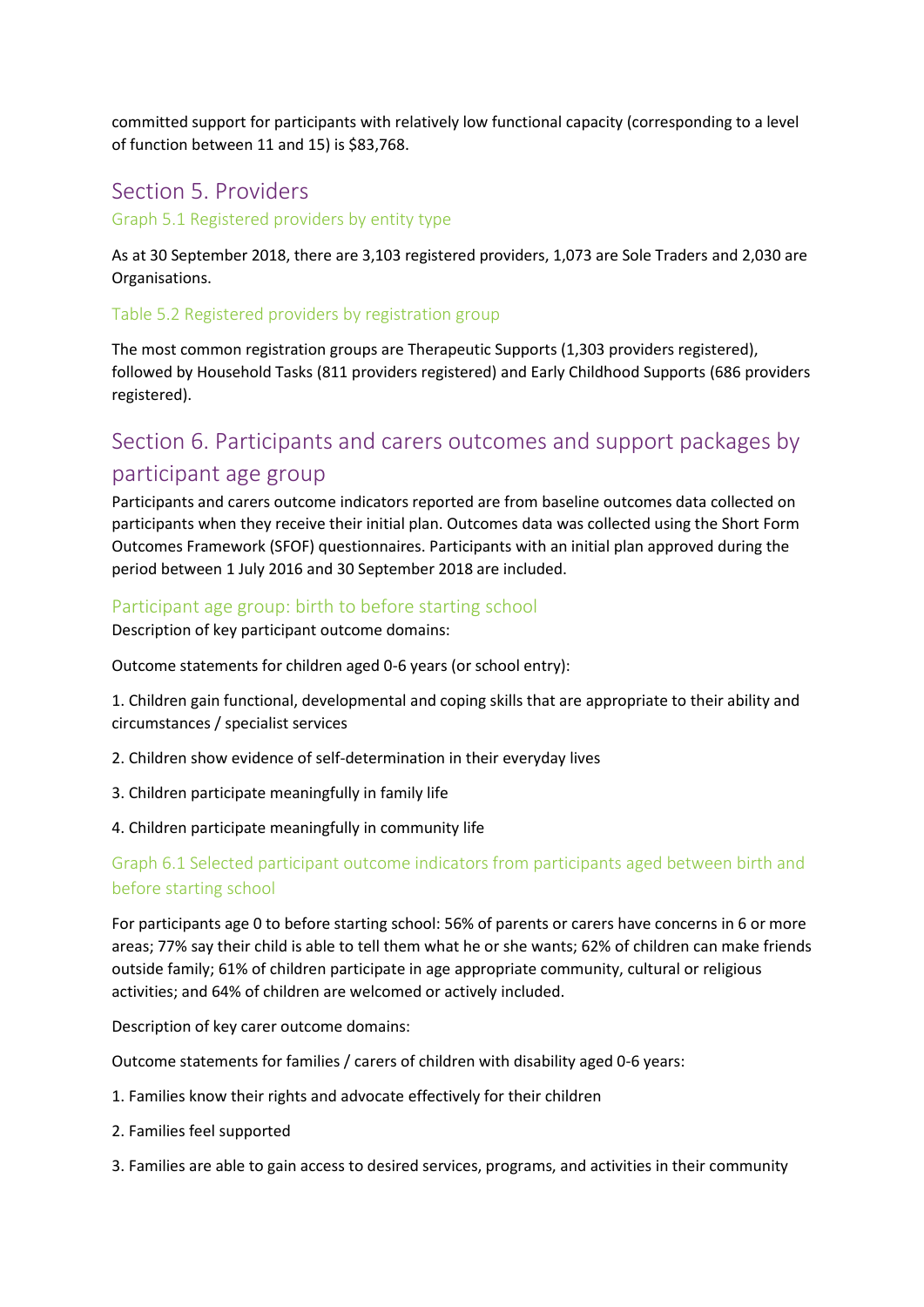#### 4. Families help their children develop and learn

#### 5. Families enjoy health and wellbeing

#### Graph 6.3 Selected carer outcome indicators from participants aged 0 to 14 years of age

For carers of participants starting school to 14: 18% receive Carer Payment; 48% receive Carer Allowance; 47% work in a paid job; 46% say they (and their partner) are able to work as much as they want; 78% are able to advocate for their child; 52% have friends and family they see as often as they like; 87% feel confident in supporting their child's development; and 73% rate their health as good, very good or excellent.

Graph 6.5 Distribution of active participants with an approved plan by level of function for age 0 - 6 years

For the 0 to 6 years age group, 59% of participants have a relatively high level of function or low level of disability and 17% have a relatively low level of function or high level of disability.

## Graph 6.6 Distribution of active participants with an approved plan by primary disability for aged 0 - 6 years

35% of participants have Autism in the 0 to 6 years age group, while 26% have Developmental delay and 12% have Global developmental delay.

## Graph 6.7 Distribution of active participants with an approved plan by annualised committed support band for ages 0 - 6 years

The largest proportion of participants in the 0 to 6 years age group have annualised supports in the \$10,001-\$15,000 range (42% of participants in the age group), followed by \$15,001-\$20,000 (20% of participants in the age group) and \$5,001-\$10,000 (19% of participants in the age group).

## Graph 6.8 Total annualised committed support for active participants with an approved plan by support category for aged 0 - 6 years

Capacity Building - Daily Activities is the support category receiving the most committed supports (83% of the total annualised committed support for the age group), followed by Core - Daily Activities (6%) and Capital - Assistive Technology (5%).

#### Participant age group: starting school to age 14

Description of key participant outcome domains:

Outcome statements for children aged 7 (or school entry) to 14 years:

1. Children gain functional, developmental and coping skills that are appropriate to their ability and circumstances / specialist services

2. Children show evidence of self-determination in their everyday lives

3. Children participate meaningfully in family life

#### 4. Children participate meaningfully in community life

Graph 6.9 Selected participant outcome indicators from participants between starting school and aged 14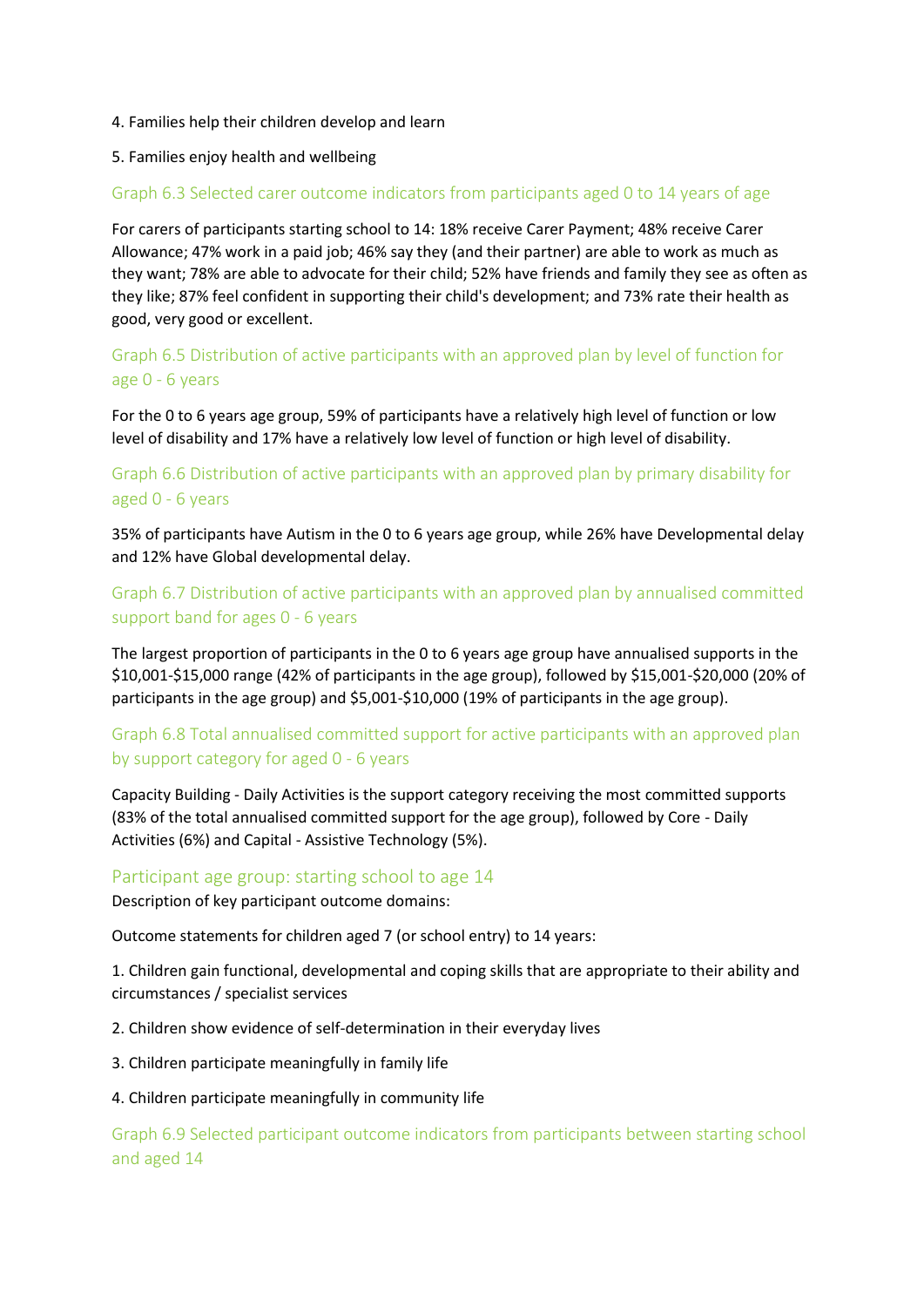For the 7 to 14 years age group: 33% of children are developing functional, learning and coping skills appropriate to their ability and circumstances; 53% are becoming more independent; 19% spend free time with friends without an adult present; 79% have a genuine say in decisions about themselves; 73% attend school in a mainstream class; 68% make friends with people outside the family; 46% spend time after school and on weekends with friends or in mainstream programs; and 78% are welcomed or actively included.

Description of key carer outcome domains:

Outcome statements for families / carers of children with disability aged 7 to 14 years:

- 1. Families know their rights and advocate effectively for their children
- 2. Families feel supported
- 3. Families are able to gain access to desired services, programs, and activities in their community
- 4. Families help their children develop and learn

5. Families enjoy health and wellbeing

#### Graph 6.11 Selected carer outcome indicators from participants aged between birth and aged 14 years

18% receive Carer Payment; 48% receive Carer Allowance; 47% work in a paid job; 46% say they (and their partner) are able to work as much as they want; 78% are able to advocate for their child; 52% have friends and family they see as often as they like; 87% feel confident in supporting their child's development; and 73% rate their health as good, very good or excellent.

## Graph 6.13 Distribution of active participants with an approved plan by level of function for age 7 to 14 years

For the 7 to 14 years age group, 40% of participants have a relatively high level of function or low level of disability and 19% have a relatively low level of function or high level of disability.

## Graph 6.14 Distribution of active participants with an approved plan by primary disability for age 7 to 14 years

63% of participants have Autism in the 7 to 14 years age group, while 14% have Intellectual Disability and 7% have Other Sensory/Speech.

# Graph 6.15 Distribution of active participants with an approved plan by annualised committed support band for age 7 to 14 years

The largest proportion of participants in the 7 to 14 years age group have annualised supports in the \$5,001-\$10,000 range (33% of the participants in the age group), followed by \$10,001-\$15,000 (29%) and \$15,001-\$20,000 (13%).

## Graph 6.16 Total annualised committed support for active participants with an approved plan by support category for age 7 to 14 years

Capacity Building - Daily Activities is the support category receiving the most committed supports (54% of the total annualised committed support for the age group), followed by Core - Daily Activities (23%) and Core - Social and Civic (6%).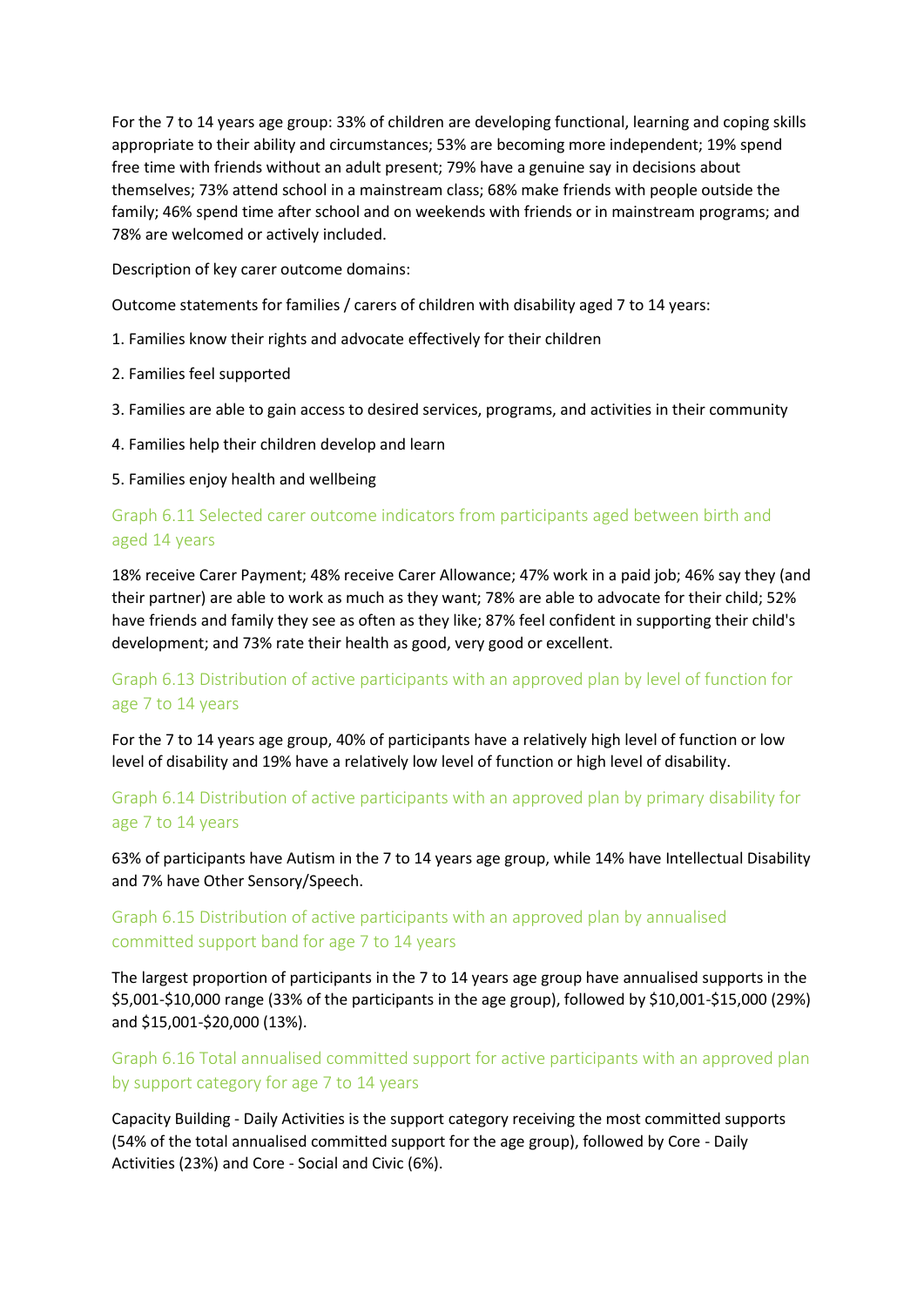#### Participant age group: age 15 to 24

Description of key participant outcome domains:

The adult framework consists of 8 participant domains:

- 1. Choice and control
- 2. Daily living activities
- 3. Relationships
- 4. Home
- 5. Health and wellbeing
- 6. Lifelong learning
- 7. Work
- 8. Social, community and civic participation

#### Graph 6.17 Selected outcome indicators from participants aged 15 to 24

For the 15 to 24 years age group: 45% are happy with the level of independence/control they have now; 49% choose what they do each day; 19% were given the opportunity to participate in a selfadvocacy group meeting; 79% want more choice and control in their life; 28% have no friends other than family or paid staff; 85% are happy with their home; 88% feel safe or very safe in their home; 73% rate their health as good, very good or excellent; 76% did not have any difficulties accessing health services; 32% currently attend or previously attended school in a mainstream class; 22% have a paid job; 12% volunteer; and 36% were actively involved in a community, cultural or religious group in the last year.

Description of key carer outcome domains:

Outcome statements for families / carers of participants aged 15 to 24 years:

- 1. Families know their rights and advocate effectively for their young person with disability
- 2. Families have the support they need to care
- 3. Families are able to gain access to desired services, programs, and activities in their community
- 4. Families help their young person become independent
- 5. Families enjoy health and wellbeing

#### Graph 6.19 Selected outcome indicators from carers of participants aged 15 to 24

30% receive Carer Payment; 54% receive Carer Allowance; 45% work in a paid job; 53% are able to work as much as they want; 77% are able to advocate for their family member; 51% have friends and family they see as often as they like; 49% know what their family can do to enable their family member with disability to become as independent as possible; and 63% rate their health as good, very good or excellent.

Graph 6.21 Distribution of active participants with an approved plan by level of function for age 15 to 24 years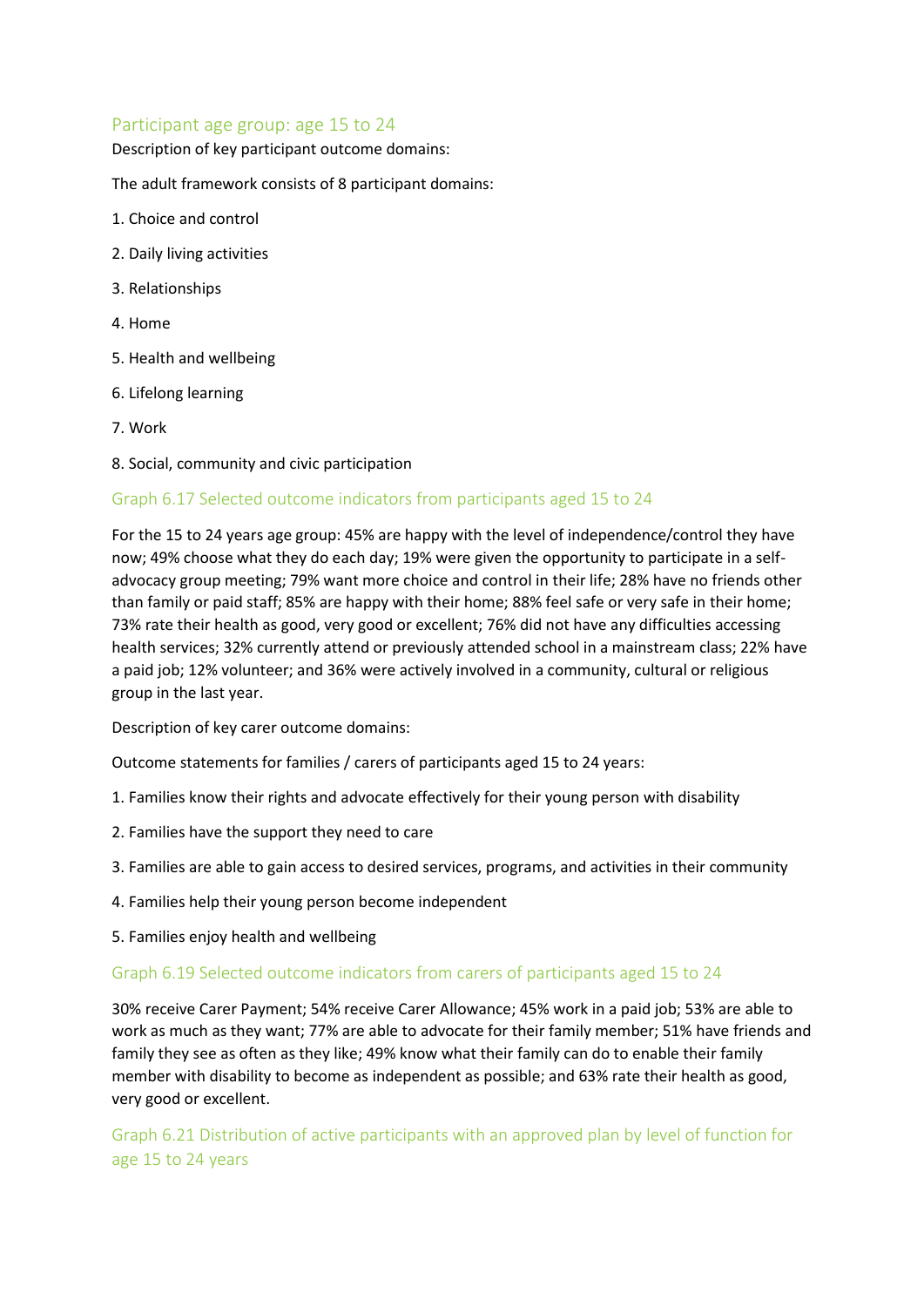For the 15 to 24 years age group, 23% of participants have a relatively high level of function or low level of disability and 30% have a relatively low level of function or high level of disability.

# Graph 6.22 Distribution of active participants with an approved plan by primary disability for age 15 to 24 years

48% of participants have Autism in the 15 to 24 years age group, while 36% have Intellectual Disability and 5% have Cerebral Palsy.

#### Graph 6.23 Distribution of active participants with an approved plan by annualised committed support band for age 15 to 24 years

The largest proportion of participants in the 15 to 24 years age group have annualised supports in the \$30,001-\$50,000 range (17% of the participants in the age group), followed by \$50,001-\$100,000 (17%) and \$10,001-\$15,000 (15%).

# Graph 6.24 Total annualised committed support for active participants with an approved plan by support category for age 15 to 24 years

Core - Daily Activities is the support category receiving the most committed supports (46%), followed by Core - Social and Civic (19%) and Capacity Building - Daily Activities (17%).

#### Participant age group: age 25 and plus

Description of key participant outcome domains

The adult framework consists of 8 participant domains:

- 1. Choice and control
- 2. Daily activities
- 3. Relationships
- 4. Home
- 5. Health and wellbeing
- 6. Lifelong learning
- 7. Work
- 8. Social, community and civic participation

#### Graph 6.25 Selected outcomes indicators from participants aged 25 and plus

For the 25 years and older age group: 70% choose what they do each day; 27% were given the opportunity to participate in a self-advocacy group meeting; 76% want more choice and control in their life; 25% have no friends other than family or paid staff; 81% are happy with their home; 79% feel safe or very safe in their home; 52% rate their health as good, very good or excellent; 74% did not have any difficulties accessing health services; 10% participate in education, training or skill development; of those receiving education, training or skill development, 61% receive it in mainstream settings; 29% were unable to do a course or training they wanted to do in the last 12 months; 30% have a paid job; 12% volunteer; and 40% were actively involved in a community, cultural or religious group in the last year.